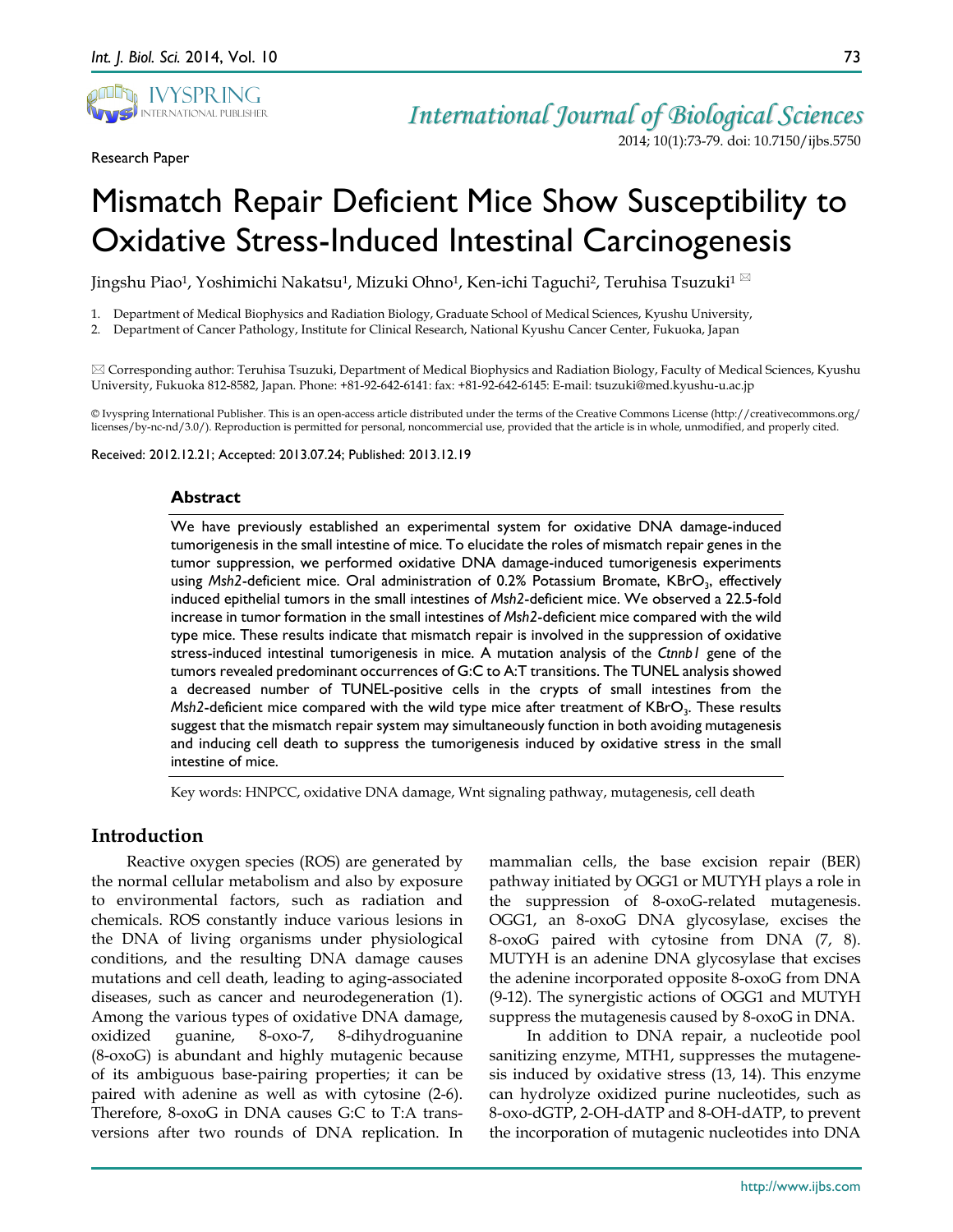during replication (15, 16). In addition to 8-oxoG, a wide variety of oxidatively modified bases in DNA were removed by the BER pathway following initiation by various DNA glycosylases (17).

Besides BER, mismatch repair (MMR) is also involved in the repair of oxidative DNA damage. MMR is an evolutionarily conserved system that corrects replication errors such as mismatched bases and small insertions/deletions. The MSH2/MSH6 heterodimer (MutSα) and MSH2/MSH3 heterodimer (MutSβ) recognize mismatched bases and small insertions/deletions, respectively, and then recruit MutLα (MLH1 and PMS2 heterodimer) to initiate the MMR reaction (18). In addition to its role in correcting replication errors, MMR is known to involve in the induction of apoptosis in response to DNA lesions caused by alkylating agents (19-21). The human MMR genes are associated with hereditary non-polyposis colorectal cancer (HNPCC), which is a common cancer predisposition syndrome characterized by a dominant mode of transmission and high penetrance (22-25). deWeese *et al* reported that *Msh2*-deficient mouse embryonic stem (ES) cells showed the accumulation of oxidative DNA damage, such as 8-oxoG and thymine glycol, in their genomes, as well as tolerance to apoptosis caused by low dose gamma-ray irradiation (26). Based on the analysis of spontaneous mutational specificity of mice defective in the *Mth1* and/or the *Msh2* genes, we speculated that MMR might act to correct mispairs with the oxidized nucleotides (27). Furthermore, Colussi *et al*, and Russo *et al* reported that MMR could suppress the mutations caused by the incorporation of oxidized purine deoxynucleoside triphosphate (28, 29). These findings suggest the involvement of MMR in the suppression of oxidative stress-induced mutagenesis and tumorigenesis in mammals.

 $KBrO<sub>3</sub>$  is an oxidizing agent that is known to induce 8-oxoG in the DNA of rats and mice, and is recognized as a renal carcinogen in rats (30-33). We previously established an experimental system for oxidative DNA damage-induced tumorigenesis in the intestinal tract of mice using this agent (34). The oral administration of  $KBrO<sub>3</sub>$  for 16 weeks effectively induced epithelial tumors in the small intestines of *Mutyh*-deficient mice, indicating the significance of Mutyh in the suppression of tumorigenesis induced by oxidative stress (34).

In this study, we performed KBrO<sub>3</sub>-induced tumorigenesis experiments using *Msh2*-deficient mice to elucidate the roles of MMR in the suppression of oxidative stress-induced tumorigenesis. We found that MMR plays a significant role in the suppression of oxidative stress-induced intestinal tumorigenesis in mice.

## **Materials and Methods**

#### **Animals**

The *Msh2*-deficient mice used in this study were generated as reported previously (27). The wild type, heterozygous and homozygous mutant mice used in this study were obtained by intercrossing the heterozygous mutant mice. All animals were maintained under specific pathogen free (SPF) conditions. All animal care and handling procedures were approved by the Institutional Animal Care and Use Committee of Kyushu University, and followed the Guideline for Proper Conduct of Animal Experiments, Science Council of Japan.

### **KBrO3 treatment**

 $KBrO<sub>3</sub>$  (Sigma-ALDRICH) was given to 6∼8-week-old mice in their drinking water at a concentration of 0.2% for 16 weeks. The body weight and consumption of drinking water were measured every week. After 16 weeks, all the animals were sacrificed, and the intestines were fixed with 10% phosphate buffered-formalin, and then stored in 70% ethanol.

## **Histological analysis**

The inspections for tumor formation in the intestinal mucosa were carefully performed under a dissecting microscope. The small intestinal tumors were carefully removed from intestines, embedded in paraffin and sectioned. The sections were stained with hematoxylin and eosin for the diagnosis of the tumors. The evaluation of the tumors was performed according to the Vienna classification (35).

## **Mutation analysis of the** *Ctnnb1* **gene**

The small intestinal tumors were carefully removed from the mucosa under a dissecting microscope. Genomic DNA was extracted using a DNeasy Tissue Kit (QIAGEN) according to the manufacturer's protocol. Eighty-nine small intestinal tumors obtained from five *Msh2*-deficient mice were analyzed for mutations in the *Ctnnb1* (β*-catenin*) gene. Thirty to fifty nanograms of genomic DNA extracted from each small intestinal tumor was used as the template for PCR with rTaq DNA polymerase (TaKaRa). The entire coding sequence of the second exon of the *Ctnnb1* gene was amplified using primers 5'-TCCTTGGCTGCCTTTCTAACAGTA-3' (upper) and 5'-GCATGCCCTCATCTAGCGTCT-3' (lower). Amplified DNA containing exon 2 of the *Ctnnb1* gene was purified with a PCR purification kit (QIAGEN) according to the manufacturer's protocol. The purified DNA fragments were used as a template for direct sequencing with a BigDye Terminator v3.1 Cycle Sequencing kit (Applied Biosystems) and the se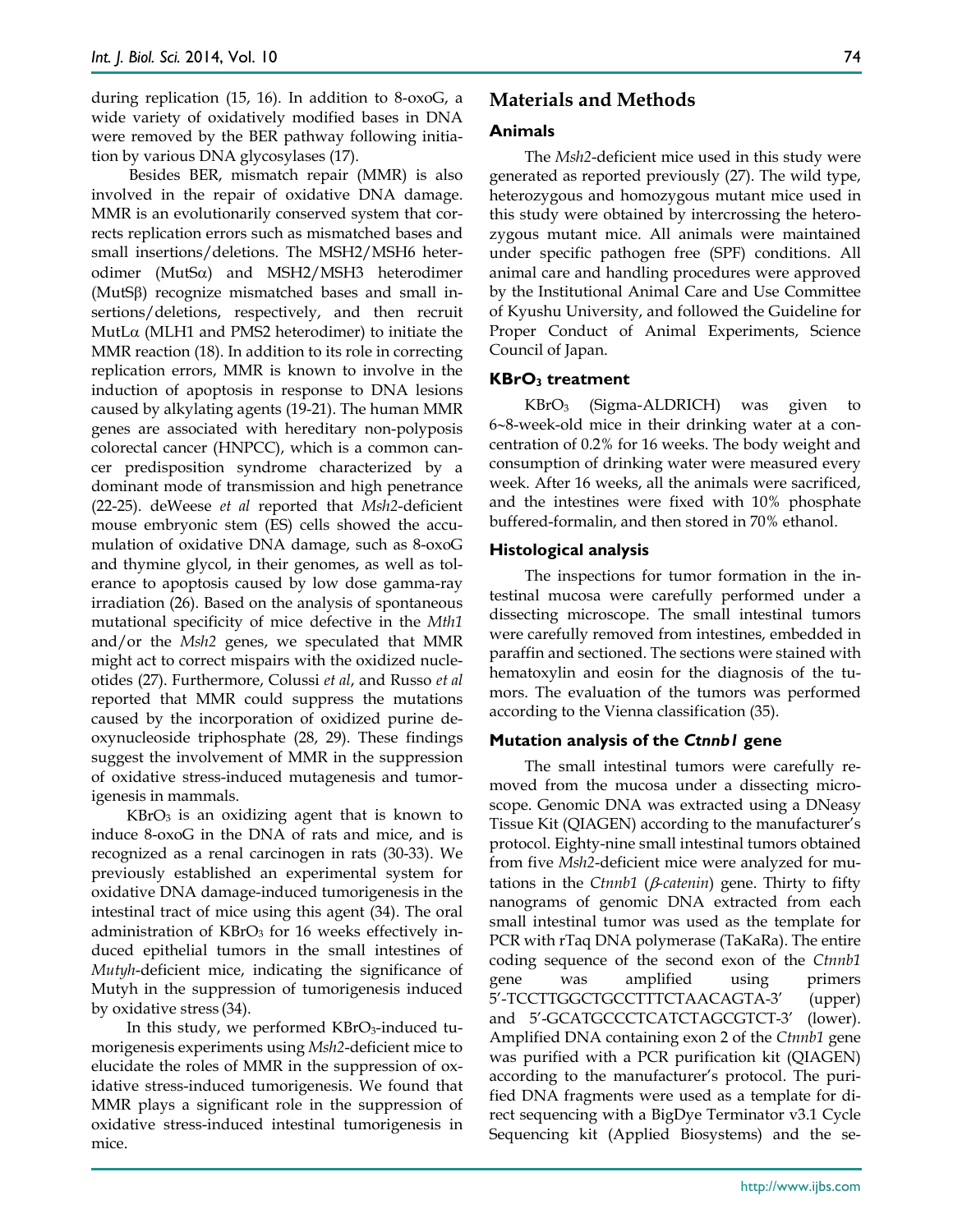quences were determined with an ABI PRISM® 3100 Genetic Analyzer (Applied Biosystems).

#### **TUNEL analysis**

The intestines were removed from the wild type and mutant mice treated with  $KBrO<sub>3</sub>$  for 16 weeks, and 3 µm sections were made after the samples were embedded in paraffin. We analyzed the cell death (apoptosis) in the crypts of the small intestine using a TUNEL kit (TaKaRa) as described in the manual supplied by the manufacturer. We counted the TUNEL-positive cells in more than 100 crypts from five mice of each genotype.

#### **Results**

## **Tumor formation induced by KBrO3 treatment in** *Msh2***-deficient mice**

In order to examine whether oxidative stress increases the intestinal tumorigenesis in mismatch repair-deficient mice, congenic wild type, heterozygous and homozygous *Msh2*-deficient (5, 6 and 7 animals for each genotype, respectively) mice were administered 0.2% KBrO<sub>3</sub> in their drinking water for 16 weeks. At the same time, five mice of each genotype were kept under the same conditions except for the KBrO3-treatment. As previously observed, the KBrO3-treatment appeared to cause a slowdown in the increase of body weight at almost the same rate in all groups of animals during the period of KBrO3-treatment. We dissected the mice after the 16-week treatment with  $KBrO<sub>3</sub>$ , and inspected the intestines under a dissecting microscope. In the homozygous *Msh2*-deficient mice treated with KBrO<sub>3</sub>, the formation of small intestinal tumors was dramatically increased (Figure 1, Table 1). The mean number of tumors induced in the small intestines of the seven *Msh2*-deficient mice was 27.0, whereas it was 1.2 and 1.5 in the five wild type and six heterozygous mice, respectively. Tumor formation was also observed in the untreated homozygous *Msh2*-deficient mice, albeit at a much lower frequency (mean: 1.2 tumor/mouse, n=5) compared with the treated homozygous mice. As previously observed in the *Mutyh*-deficient mice (34), the KBrO3-induced tumors predominantly developed in the duodenum and in the upper region of the jejunum (Figure 1A). We found no other anomalies in the KBrO3-treatment mice.

**Table 1.** Tumor formation in the intestine of *Msh2*-deficient mice

| Genotype                   | No treatment               | $KBrO3$ -treatment         |        |
|----------------------------|----------------------------|----------------------------|--------|
|                            | No. of tumors <sup>a</sup> | No. of tumors <sup>a</sup> | Ratiob |
| Wild type                  |                            | $1.20 \pm 0.98$            | 1.00   |
| Heterozygote 0             |                            | $1.50 \pm 1.26$            | 1.25   |
| Homozygote $1.20 \pm 0.75$ |                            | $27.00 \pm 7.44$           | 22.50  |
|                            |                            |                            |        |

a: The no. of tumors is the mean number of tumors per mouse, with the standard deviation. b: ratio to tumors in wild type mice



Figure 1. KBrO<sub>3</sub>-induced tumors in the small intestine of *Msh2***-deficient mice.** *A***.** The proximal regions of the small intestines of  $KBrO<sub>3</sub>$ -treated mice are shown; (+/+): wild type, (+/-): heterozygous *Msh2*-deficient, and (-/-): homozygous *Msh2*-deficient mice. Multiple polyp formations could be observed in the KBrO<sub>3</sub>-treated homozygous *Msh2*-deficient mice. **B.** A section of a KBrO<sub>3</sub>-induced tumor stained with hematoxylin and eosin (original magnification: objective 10X). The regions containing the neoplasia are encircled by a broken line.

#### **Pathological analysis of tumors induced by KBrO3 in the small intestines**

We performed a pathological analysis of 25, three and two small intestinal tumors derived from five homozygous-deficient, three heterozygous *Msh2*-deficient mice and two wild type mice, respectively, according to the Vienna classification of gastrointestinal epithelial neoplasia (Table 2, Figure 1B). All tumors from homozygous *Msh2*-deficient mice were classified as category 4 (non-invasive high grade neoplasia), except for one case that was classified as category 3 (non-invasive low grade neoplasia). All tumors from wild type and heterozygous *Msh2*-deficient mice were also classified as category 4 (Table 2).

**Table 2.** Classification of KBrO3-induced small intestinal tumors in mice

| Genotype     | Category $3*$ | Category 4* |  |  | Total |
|--------------|---------------|-------------|--|--|-------|
|              |               |             |  |  |       |
| Wild type    | --            |             |  |  |       |
| Heterozygote |               |             |  |  |       |
| Homozygote   |               |             |  |  | ר!    |

\*Tumors were categorized according to the Vienna classification of gastrointestinal epithelial neoplasia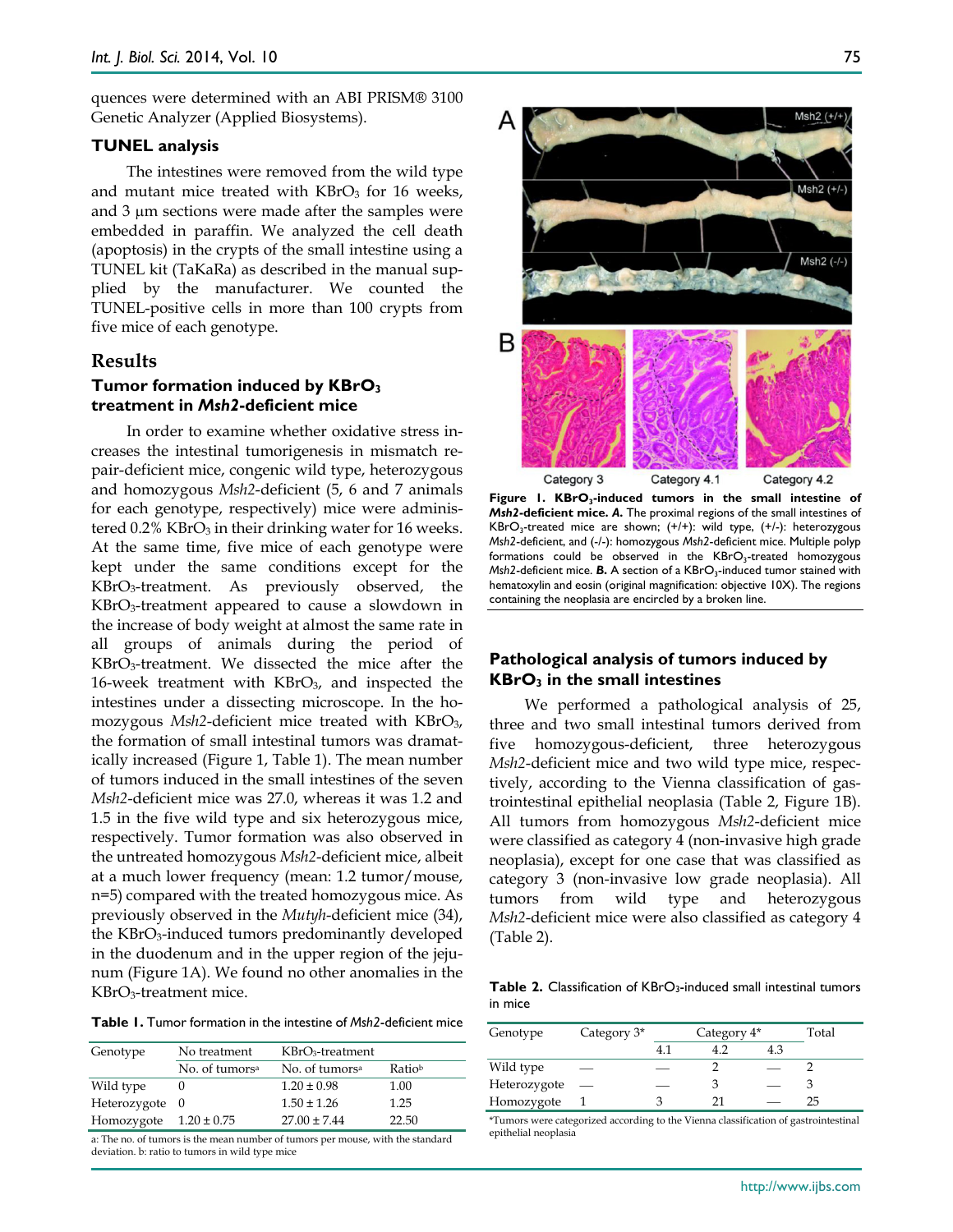#### **Mutation analysis of the** *Ctnnb1* **gene**

The β-catenin protein encoded by *Ctnnb1* gene is a transcriptional activator functioning in the Wnt-signaling pathway (36). The phosphorylation of β-catenin by GSK3β in a complex with Axin and Apc is required for the ubiquitin-mediated degradation of β-catenin. Therefore, the presence of mutations affecting the phosphorylation of the protein lead to its stabilization and the accumulation of β-catenin in nuclei, inducing the expression of target genes such as c-myc and cyclin D1 without Wnt signaling. The mutations at four putative GSK3β-phosphorylation sites (S33, S37, T41, S45) and amino acids adjacent these sites have been detected in a wide variety of human cancers including HNPCC, as well as in chemically-induced tumors in model animals. Therefore, we analyzed the mutations in exon 2 of the *Ctnnb1* gene encoding the GSK3β-phosphorylation sites of β-catenin. Among 89 tumors from five homozygous *Msh2*-deficient mice, 27 tumors (30.3%) showed a mutation in this region (Figure 2, Table 3). All the mutations were base substitutions and occurred at or in the vicinity of the codons for S33, S37 and T41. No mutations were observed at the codon for S45. Among them, G:C to A:T transitions predominantly occurred; 20 mutations (74.1%) were identified as G:C to A:T transitions, and the others were three A:T to G:C transitions (11.1%), two G:C to T:A transversions and

**Table 3.** Mutations found in the *Ctnnb1* gene

two G:C to C:G transversions (7.4%, respectively). There is no clear hotspot for G:C to A:T transitions in this region, with there being seven at D32, five at S37, four at G34 and four at T41. However, besides one G:C to T:A transversion at S33, three other types of mutations were observed only at the codon for S37. The base substitutions observed at the codon for S37 were as follows; five G:C to A:T transitions, three A:T to G:C transitions, two G:C to C:G transversions and one G:C to T:A transversion.



**Figure 2. Somatic mutations found in the** *Ctnnb1* **gene of tumors.** The amino acid sequence and the corresponding nucleotide sequence of GSK3β phosphorylation sites are shown at the top. The amino acids at phosphorylation sites are depicted in bold. The somatic mutations found in the  $KBrO<sub>3</sub>$ -induced intestinal tumors are shown below the nucleotide sequence of the *Ctnnb1* gene; upper and lower panels show the nucleotide sequencing results from normal tissues and tumors, respectively.

| Mouse ID | Sample ID               |     | Nucleotide position Wild type | Mutant     | Mutation                | Amino acid change |
|----------|-------------------------|-----|-------------------------------|------------|-------------------------|-------------------|
| 22       | $\mathbf{1}$            | 94  | GAT                           | AAT        | $G:C\rightarrow A:T$    | D32N              |
| 38       | $\mathbf{1}$            | 109 | <b>TCT</b>                    | <b>CCT</b> | $A: T \rightarrow G:C$  | S37P              |
|          | $\overline{4}$          | 109 | <b>TCT</b>                    | <b>CCT</b> | $A: T \rightarrow G: C$ | S37P              |
|          | 5                       | 122 | ACC                           | <b>ATC</b> | $G: C \rightarrow A$ :T | T41I              |
|          | 7                       | 101 | <b>GGA</b>                    | GAA        | $G: C \rightarrow A$ :T | G34E              |
|          | 8                       | 110 | <b>TCT</b>                    | <b>TAT</b> | $G: C \rightarrow T: A$ | S37Y              |
|          | 12                      | 94  | GAT                           | AAT        | $G: C \rightarrow A$ :T | D32N              |
|          | 13                      | 100 | <b>GGA</b>                    | <b>AGA</b> | $G: C \rightarrow A$ :T | G34R              |
|          | 18                      | 110 | <b>TCT</b>                    | <b>TTT</b> | $G: C \rightarrow A$ :T | S37F              |
|          | 20                      | 110 | <b>TCT</b>                    | <b>TTT</b> | $G: C \rightarrow A$ :T | S37F              |
|          | 21                      | 122 | <b>ACC</b>                    | <b>ATC</b> | $G: C \rightarrow A$ :T | T41I              |
|          | 22                      | 94  | GAT                           | AAT        | $G: C \rightarrow A$ :T | D32N              |
| 48       | $\overline{\mathbf{4}}$ | 110 | <b>TCT</b>                    | <b>TGT</b> | $G: C \rightarrow C: G$ | S37C              |
|          | 6                       | 110 | <b>TCT</b>                    | <b>TTT</b> | $G: C \rightarrow A$ :T | S37F              |
|          | 10                      | 94  | GAT                           | AAT        | $G: C \rightarrow A$ :T | D32N              |
|          | 15                      | 100 | GGA                           | AGA        | $G: C \rightarrow A$ :T | G34R              |
|          | 22                      | 109 | <b>TCT</b>                    | <b>CCT</b> | $A: T \rightarrow G: C$ | S37P              |
| 45       | $\mathbf{1}$            | 122 | ACC                           | <b>ATC</b> | $G: C \rightarrow A$ :T | <b>T41I</b>       |
|          | 3                       | 110 | <b>TCT</b>                    | <b>TGT</b> | $G: C \rightarrow C: G$ | S37C              |
|          | 9                       | 110 | <b>TCT</b>                    | <b>TTT</b> | $G: C \rightarrow A$ :T | S37F              |
|          | 10                      | 94  | GAT                           | AAT        | $G: C \rightarrow A$ :T | D32N              |
| 50       | 5                       | 122 | ACC                           | <b>ATC</b> | $G: C \rightarrow A$ :T | T41I              |
|          | 8                       | 100 | <b>GGA</b>                    | <b>AGA</b> | $G: C \rightarrow A$ :T | G34R              |
|          | 12                      | 94  | GAT                           | AAT        | $G: C \rightarrow A$ :T | D32N              |
|          | 14                      | 94  | GAT                           | AAT        | $G: C \rightarrow A$ :T | D32N              |
|          | 16                      | 110 | <b>TCT</b>                    | <b>TTT</b> | $G: C \rightarrow A$ :T | S37F              |
|          | 24                      | 98  | <b>TCT</b>                    | <b>TAT</b> | $G: C \rightarrow T: A$ | S33Y              |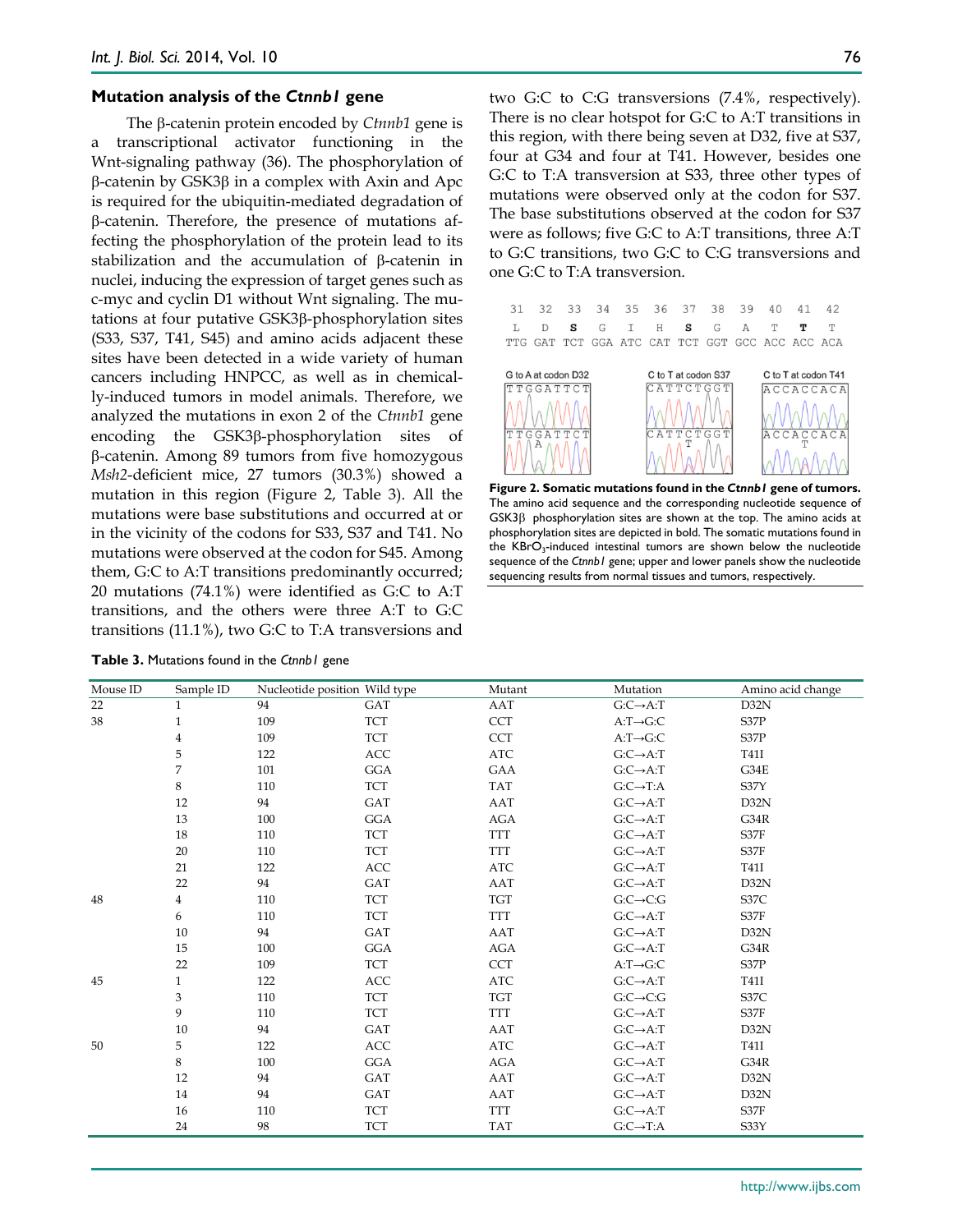

**Figure 3. TUNEL-positive crypt cells in the small intestines from KBrO3-treated mice.** *A.* The sections stained with TUNEL. The crypts of small intestines from wild type (left) and *Msh2*-deficient (right) mice treated with KBrO<sub>3</sub>. **B.** The number of TUNEL-positive cells in the crypts. The mean numbers of TUNEL-positive cells with standard deviations are indicated by white (wild type mice) and black (homozygous *Msh2*-deficient mice) bars. \* *p*<0.002 (Student's *t*-test).

#### **Analysis of cell death**

MMR is involved in the signaling for cell death induced by genotoxic chemicals, such as alkylating agents (19-21). A previous study showed that ES cells carrying disrupted *Msh2* alleles displayed an increased survival following exposure to low-level ionizing radiation compared with wild type ES cells (26). The increased survival could be attributed to a failure of the cells to efficiently execute apoptosis in response to oxidative DNA damage induced by radiation exposure. These findings suggested that MMR is involved in the induction of apoptosis caused by oxidative DNA damage. It has been shown that intestinal cancer originates in the stem cells resided in the bottom of intestinal crypts (37). Thus, in the present study, we analyzed the cell death in the crypts of small intestines from wild type and *Msh2*-deficient

mice treated with KBrO<sub>3</sub> using a TUNEL method. A few TUNEL-positive cells were detected in the crypts of wild type mice, but not in those of *Msh2-*deficient mice (Figure 3A). We counted the TUNEL-positive cells in more than 100 crypts from each genotype of mice. The average numbers of crypts per mouse were as follows: wild type, 21.2 (min 14, max 31) and *Msh2*-deficient, 21.6 (min 17, max 30). We found that 3.36 ± 0.96 (mean ± SD) TUNEL-positive cells per crypt were present in wild type mice, while  $0.80 \pm 0.46$ (mean ± SD) TUNEL-positive cell per crypt were present in *Msh2-*deficient mice (Figure 3B). This difference was statistically significant *(p*< 0.002; *t*-test).

#### **Discussion**

In the present study, we performed KBrO3-induced tumorigenesis experiments using *Msh2*-deficient mice to examine the involvement of mismatch repair (MMR) in the suppression of oxidative stress-induced tumorigenesis. The oral administration of KBrO<sub>3</sub> at a dose of 0.2% in drinking water dramatically increased the formation of intestinal tumors in *Msh2*-deficient mice compared to untreated *Msh2*-deficient mice and treated wild type mice. Thus, we concluded that MMR plays a significant role preventing the intestinal tumorigenesis induced by oxidative stress in mice.

Several lines of evidence suggest that oxidative stress could be generated in the intestines of animals under physiological conditions. For example, it was reported that the incidence of G:C to T:A transversions increases significantly in the intestines of older mice compared with younger mice (38). Because G:C to T:A transversions are mainly caused by 8-oxoG, a major oxidative DNA damage, these observations indicate that the mutations caused by oxidative DNA damage would tend to accumulate in the intestines during the course of aging. Consistent with this notion, defects in MUTYH, the human DNA glycosylase suppressing 8-oxoG-induced mutagenesis, lead to a susceptibility to colorectal cancers with excess G:C to T:A transversions in humans (39). Furthermore, *Mutyh*-deficient mice also show susceptibility to spontaneous and KBrO<sub>3</sub>-induced intestinal adenoma/carcinoma (34). Therefore, based on these previous observations and our present results, it is likely that on a MMR-defective genetic background, oxidative stress generated in the intestine may enhance tumor development, thus leading to HNPCC in humans.

The mutation analyses of the tumor-related gene, *Ctnnb1*, revealed that more than 30% of the tumors that developed in KBrO3-treated *Msh2*-deficient mice had somatic mutations in the coding region for GSK3β phosphorylation sites. All the mutations detected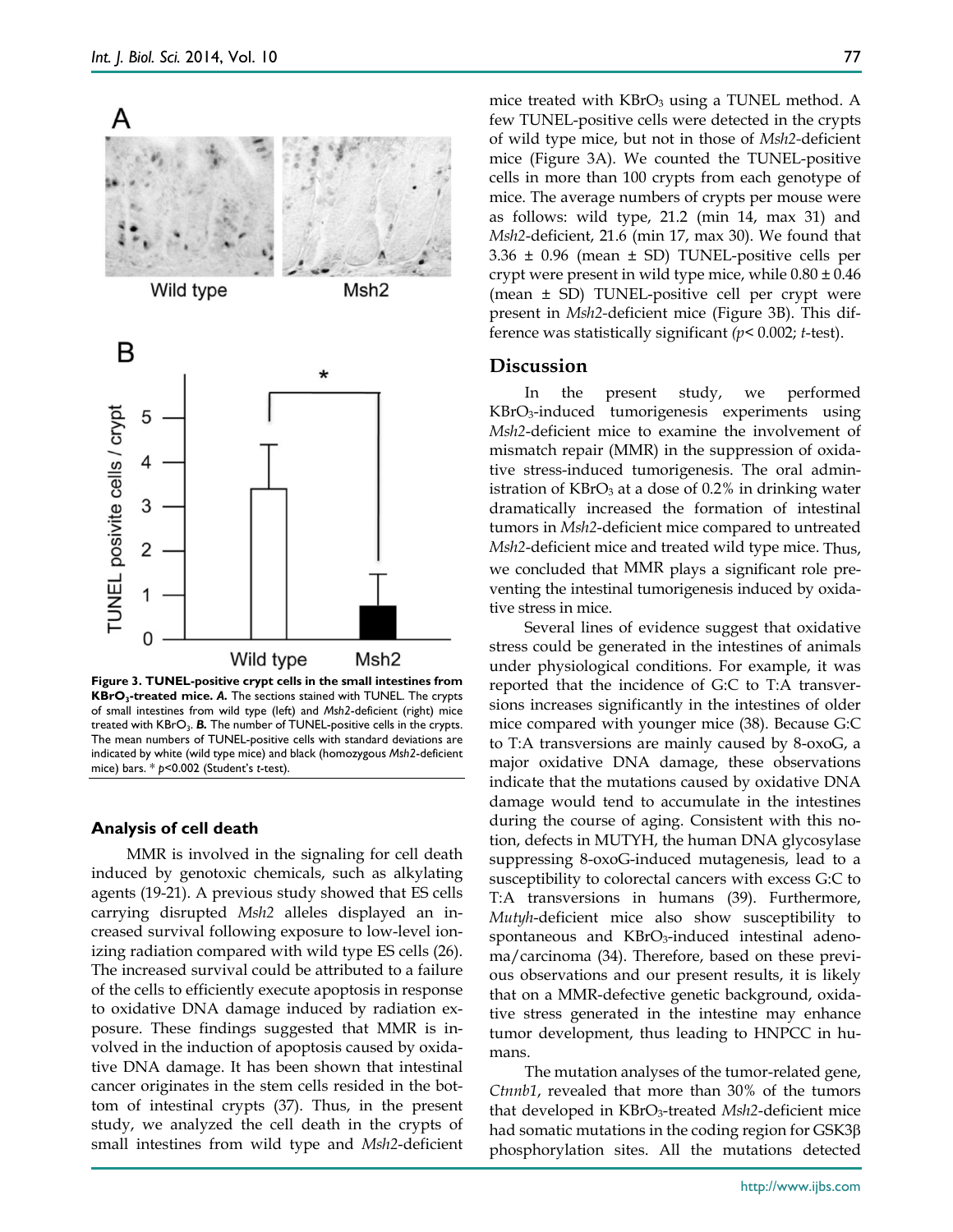were base substitutions; 20 G:C to A:T transitions  $(74.1\%)$ , three A:T to G:C transitions  $(11.1\%)$ , two G:C to T:A transversions and two G:C to C:G transversions (7.4%). These observations are consistent with the results obtained from mutation analyses of the *CTNNB1* gene in cancers from HNPCC patients; 12 reported base substitutions were as follows: TCT to TTT, CCT, or TGT at codon S45; ACC to GCC at codon T41; TCT to TGT at codon S37; GGA to GAA at codon G34; GAC to GGC or TAC at codon D32 (40). The G:C to A:T transition at codon G34 and G:C to C:G transversion at codon S37 were commonly observed in both human and mouse tumors. The difference observed between human and mouse mutation spectra may due to the different nucleotide sequence context in this locus of these two species. The similarity of the mutation types and spectra suggests that the KBrO3-treatment of mice may mimic the oxidative stress in human to induce DNA damage in the intestine. We detected only two G:C to T:A transversions, thus suggesting that the DNA repair enzymes, including Ogg1 and Mutyh, may suppress 8-oxoG-related mutagenesis to some extent in KBrO3-treated *Msh2*-deficient mice. Besides the one G:C to T:A transversion at the codon for S33, three types of mutations other than the G:C to A:T transition were observed at only the codon for S37; three A:T to G:C transitions, two G:C to C:G transversions, and one G:C to T:A transversion. Because these types of mutations were suppressed by the overexpression of MTH1, which hydrolyzes oxidized purine nucleotide triphosphates, in *MSH2*-deficient human cells (28, 29), the nucleotide sequence context around the codon for S37 might be competent to enhance the incorporation of oxidatively-damaged purine nucleotide triphosphates by DNA polymerase.

MMR factors are well known to be involved in the induction of apoptosis caused by  $O<sup>6</sup>$ -methylguanine ( $O<sup>6</sup>$ -mG), a type of DNA damage produced by alkylating agents  $(19-21)$ . O<sup>6</sup>-mG can pair with thymine during DNA replication, forming O6-mG:T mispairs. MutSα recognizes this mispair and forms a complex with MutL $\alpha$  and PCNA to induce apoptosis (20). The *Msh2*-deficiency also caused a failure to induce apoptosis effectively in response to oxidative DNA damage (26). Thus, in the present study, we analyzed the cell death of the crypts of small intestines from wild type and *Msh2*-deficient mice treated with  $KBrO<sub>3</sub>$  using a TUNEL assay. A larger number of TUNEL-positive cells were observed in the crypts from wild type mice compared with *Msh2-*deficient mice, suggesting that the crypt cells with MMR-deficiencies showed an increased chance of surviving protracted exposure to KBrO3. The better survival of MMR-deficient cells with pre-mutagenic

lesions in the genome induced by oxidative stresses may contribute to the increased cancer risk characteristic of the hereditary non-polyposis colorectal cancer syndrome.

In conclusion, we herein demonstrated that oxidative stress enhanced the tumor formation in the small intestines of *Msh2*-deficient mice, thereby providing experimental evidence of the association between oxidative stress and hereditary non-polyposis colorectal cancer caused by MMR-deficiency in humans. We propose that MMR suppresses spontaneous tumorigenesis in the intestines of mammals by simultaneously preventing the occurrence of mutations and the removal of precancerous cells containing pre-mutagenic oxidative lesions in the genome.

#### **Acknowledgements**

We thank Dr. Brian Quinn for comments on the manuscript. We also appreciate the technical support from the Research Support Center, Graduate School of Medical Sciences, Kyushu University. This work was supported by grants from Japan Society for the Promotion of Science, and the Ministry of Health, Labor and Welfare of Japan.

#### **Competing Interests**

The authors have declared that no competing interest exists.

#### **References**

- 1. Ames BN, Shigenaga MK Hagen TM. Oxidants, antioxidants, and the degenerative diseases of aging. Proc Natl Acad Sci USA. 1993; 90: 7915-22.
- 2. Gajewski E, Rao G, Nackerdien Z, Dizdaroglu M. Modification of DNA bases in mammalian chromatin by radiation-generated free radicals. Biochemistry. 1990; 29: 7876-82.
- 3. Kasai H, Nishimura S. Hydroxylation of deoxyguanosine at the C-8 position by ascorbic acid and other reducing agents. Nucleic Acids Res. 1984; 12: 2137-45.
- 4. Fraga CG, Shigenaga MK, Park JW, Degan P, Ames BN. Oxidative damage to DNA during aging: 8-hydroxy-2'-deoxyguanosine in rat organ DNA and urine. Proc Natl Acad Sci USA. 1990; 87: 4533-7.
- 5. Shibutani S, Takeshita M, Grollman AP. Insertion of specific bases during DNA synthesis past the oxidation-damaged base 8-oxodG. Nature. 1991; 349: 431-4.
- 6. Smith KC. Spontaneous mutagenesis: experimental, genetic and other factors. Mutat Res. 1992; 277: 139-162.
- 7. Radicella JP, Dherin C, Desmaze C, Fox MS, Boiteux S. Cloning and characterization of hOGG1, a human homolog of the OGG1 gene of Saccharomyces cerevisiae. Proc Natl Acad Sci USA. 1997; 94: 8010-5.
- 8. Rosenquist TA, Zharkov DO, Grollman AP. Cloning and characterization of a mammalian 8-oxoguanine DNA glycosylase. Proc Natl Acad Sci USA. 1997; 94(14): 7429-34.
- 9. Ohtsubo T, Nishioka K, Imaiso Y, et al. Identification of human MutY homolog (hMYH) as a repair enzyme for 2-hydroxyadenine in DNA and detection of multiple forms of hMYH located in nuclei and mitochondria. Nucleic Acids Res. 2000; 28:1355-64.
- 10. Shinmura K, Yamaguchi S, Saitoh T, et al. Adenine excisional repair function of MYH protein on the adenine:8-hydroxyguanine base pair in double-stranded DNA. Nucleic Acids Res. 2000; 28: 4912-8.
- 11. Slupska MM, Luther WM, Chiang JH, Yang H, Miller JH. Functional expression of hMYH, a human homolog of the Escherichia coli MutY protein. J Bacteriol. 1999; 181: 6210-3.
- 12. Takao M, Zhang QM, Yonei S, Yasui A. Differential subcellular localization of human MutY homolog (hMYH) and the functional activity of adenine:8-oxoguanine DNA glycosylase. Nucleic Acids Res. 1999; 27: 3638-44.